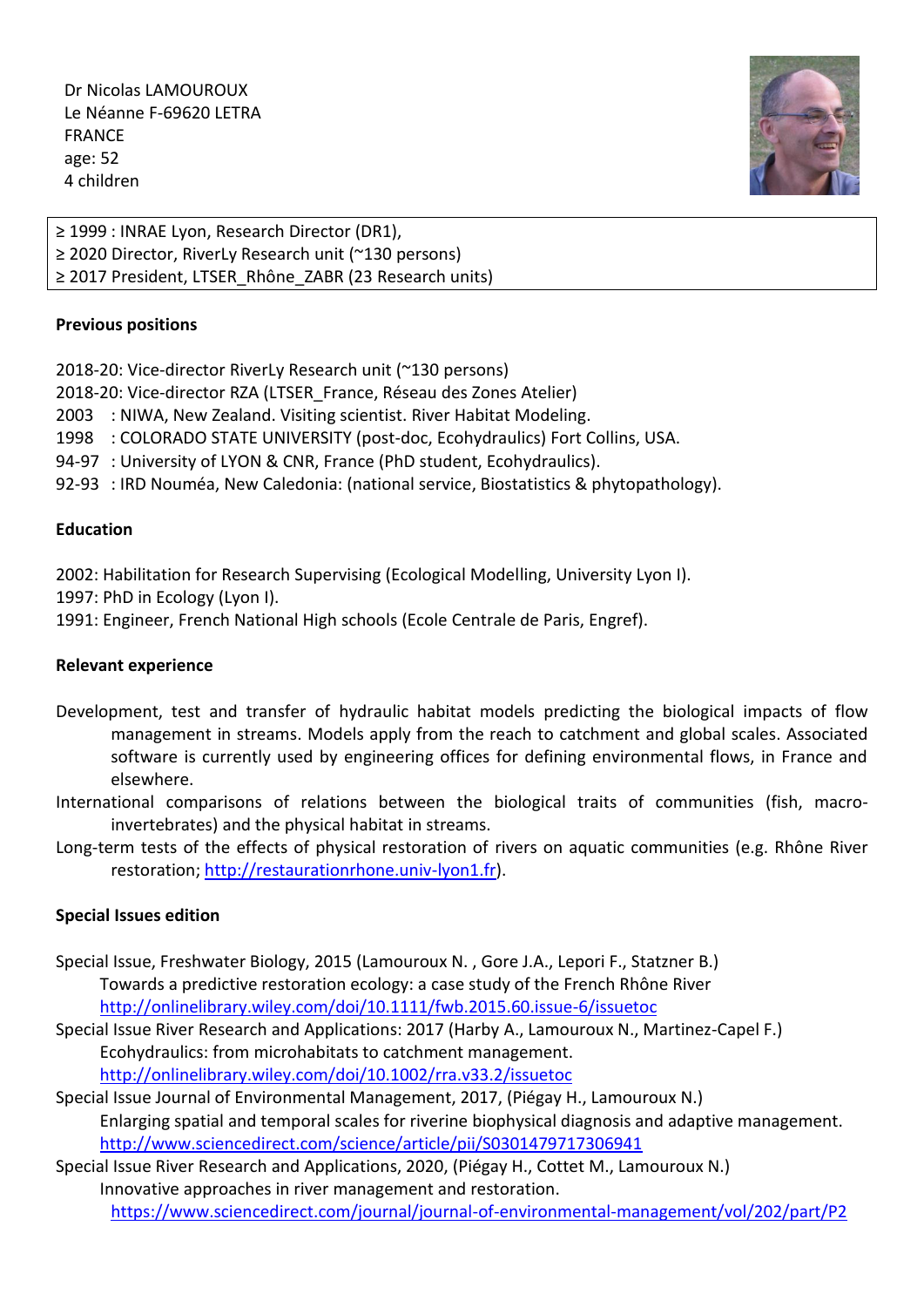**Publications** (see <https://ecoflows.inrae.fr/nicolas-lamouroux/> )

### Scholar statistics (WoS): H\_factor: 37 (31), Nb\_citations: 5209 (3188)

### *2018-2020*

- Judes C., Gouraud V., Capra H., Maire A., Barillier A., Lamouroux N. (in press) Consistent but secondary influence of hydropeaking on stream fish assemblages in space and time. **Journal of Ecohydraulics.**
- Plichard L., Forcellini M., Le Coarer Y., Capra H., Carrel G., Ecochard R., Lamouroux N. (in press) Predictive models of fish microhabitat selection in multiple sites accounting for abundance overdispersion. **River Research and Applications**.
- Piégay H., Cottet M., Lamouroux N. (2020) Innovative approaches in river management and restoration. **River Research and Applications**, 36, 875-879.
- Cauvy-Fraunié S., Trenkel V., Daufresne M., Maire A., Capra H., Olivier J.-M., Lobry J., Cazelles B., Lamouroux N. (in press) Interpretation of interannual variability in long-term aquatic ecological surveys. Canadian Journal of Fisheries and Aquatic Sciences,77, 894-903[. https://doi.org/10.1139/cjfas-2019-0146](https://doi.org/10.1139/cjfas-2019-0146)
- Morel M., Booker D.J., Gob F., Lamouroux N. (2020) Intercontinental predictions of river hydraulic geometry from catchment physical characteristics. **Journal of Hydrology**, 582, 124292.
- Acuña V., Jorda-Capdevila D., Vezza P., De Girolamo A.M., McClain M, Stubbington R., Pastor A., Lamouroux N., von Schiller D., Munné A., Datry T. (2020) Accounting for flow intermittency in environmental flows design. **Journal of Applied Ecology**, 57, 742-753.
- Riquier J., Piégay H., Lamouroux N., Vaudor L. (2019) Relevance and sustainability of floodplain channel restoration: models based on a 15-years monitoring along the Rhône River. **La Houille Blanche**, 2, 101-108.
- Bretagnolle V., Benoit M., Bonnefond M., Breton V., Church J.M., Gaba S., Gilbert D., Gillet F., Glatron S., Guerbois C., Lamouroux N., Lebouvier M., Maze C., Mouchel J.M., Ouin A., Pays O., Piscart C., Ragueneau O., Servain S., Spiegelberger T., Fritz H. (2019). Action-orientated research and framework: insights from the French Long-Term Socio-Ecological Research network. **Ecology and Society**, 24, 10.
- Damiani M., Lamouroux N., Pella H., Roux P., Loiseau E., Rosenbaum R. (2019) Spatialized freshwater ecosystem Life Cycle Impact Assessment of water consumption based on instream habitat change modeling. **Water Research**, 163, 114884.
- Morel M., Tamisier V., Pella H.; Booker D.J., Navratil O., Piégay H., Gob F., Lamouroux N. (2019) Revisiting the drivers of at-astation hydraulic geometry in stream reaches. **Geomorphology**, 328, 44-56
- Beaufort A., Lamouroux N., Pella H., Datry T., Sauquet E. (2018) Extrapolating regional probability of drying of headwater streams using discrete observations and gauging networks. **Hydrology and Earth System Sciences**, 22, 3033-3051
- Lamouroux N., Augeard B., Baran P., Capra H., Le Coarer Y., Girard V., Gouraud V., Navarro L., Prost O., Sagnes P., Sauquet E., Tissot L. (2018) Débits écologiques : la place des modèles d'habitat dans une démarche intégrée. **Hydroécologie Appliquée**, 20, 1–26.
- Dick J., Orenstein D.E., Holzer J., Wohner C., Achard A.-L., Andrews C., Avriel-Avni N., Beja P., Blond N., Cabello J., Chen C., Díaz-Delgado R., Giannakis G.V., Gingrich S., Izakovicova Z., Krauze K., Lamouroux N., Leca S., Melecis V., Miklós K., Mimikou M., Niedrist G., Piscart C., Postolache C., Psomas A., Santos-Reis M., Tappeiner U., Vanderbilt K., Van Ryckegem G. (2018) What is socio-ecological research delivering? A literature survey across 25 international LTSER platforms. **Science of the Total Environment**, 622–623, 1225–1240.

#### *2013-2017*

- Bret V., Capra H., Gouraud V., Lamouroux N., Piffady J., Tissot L., Rivot E. (2017) Understanding inter-reach variation in brown trout (Salmo trutta) mortality rates using a hierarchical Bayesian state-space model. **Canadian Journal of Fisheries and Aquatic Sciences**, 74, 1612-1627
- Piégay H., Lamouroux N. (2017) Enlarging spatial and temporal scales for riverine biophysical diagnosis and adaptive management. **Journal of Environmental Management**, 202, 333-336.
- Riquier J., Piégay H., Lamouroux N., Vaudor L (2017) Are restored side channels sustainable aquatic habitat features? Predicting the potential persistence of side channels as aquatic habitats based on their fine sedimentation dynamics. **Geomorphology**, 295, 507-528.
- Harby A., Martinez-Capel F., Lamouroux N. (2017) From microhabitat ecohydraulics to an improved management of river catchments: bridging the gap between scales. Special Issue, **River Research and Applications**, 33,189–191
- Capra H., Plichard L., Bergé J., Pella H., Ovidio M., McNeil E., Lamouroux N. (2017) Fish habitat selection in a large hydropeaking river: strong individual and temporal variations revealed by telemetry. **Science of the Total Environment**, 578, 109-120.
- Plichard L., Capra H., Mons H., Pella H., Lamouroux N. (2017). Comparing electrofishing and snorkelling for characterizing fish assemblages over time and space. **Canadian Journal of Fisheries and Aquatic Sciences**, 74, 75-86.
- Lamouroux N., Gore J.A., Lepori F. & Statzner B. (2015) The ecological restoration of large rivers needs science-based, predictive tools meeting public expectations: an overview of the Rhône project. **Freshwater Biology**, 60, 1069-1084.
- Castella E., Beguin O., Besacier-Monbertrand A.-L., Hug Peter D., Lamouroux N., Mayor Siméant H. et al. (2015) Changes in benthic invertebrates and their prediction after the restoration of lateral connectivity in a large river floodplain. **Freshwater Biology**, 60, 1131-1146.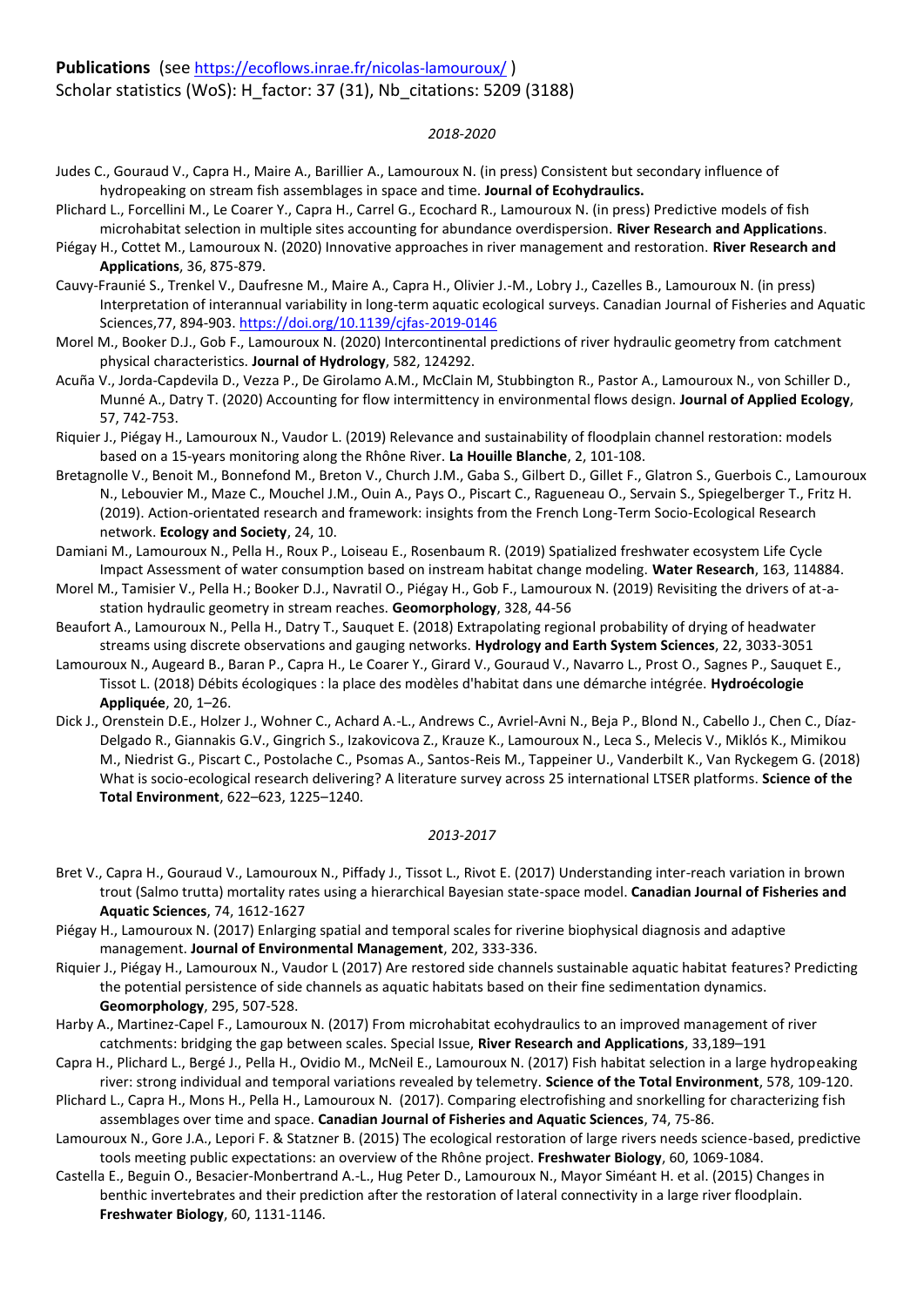- Daufresne M., Veslot J., Capra H. , Carrel G., Poirel A., Olivier J.-M., lamouroux N. (2015) Fish community dynamics (1985-2010) in multiple reaches of a large river subjected to flow restoration and other environmental changes. **Freshwater Biology**, 60, 1176-1191.
- Vaudor L., Lamouroux N., Olivier J.-M. & Forcellini M. (2015) How sampling influences the statistical power to detect changes in abundance: an application to river restoration. **Freshwater Biology**, 60, 1192-1207
- Mérigoux S., Forcellini M., Dessaix J., Fruget J.-F., Lamouroux N. & Statzner B. (2015) Testing predictions of changes in benthic invertebrate abundance and community structure after flow restoration in a large river (French Rhône). **Freshwater Biology**, 60, 1104-1117.
- Lamouroux N. & Olivier J.-M. (2015) Testing predictions of changes in fish abundance and community structure after flow restoration in four reaches of a large river (French Rhône). **Freshwater Biology**, 60, 1118-1130.
- Datry T. , Lamouroux N., Thivin G., Descloux S., Baudoin J.M. (2015) Estimation of Sediment Hydraulic Conductivity in River Reaches and its Potential Use to Evaluate Streambed Clogging. **River Research and Applications**, 31, 880-891.
- Morandi B., Piégay H., Lamouroux N., Vaudor L. (2014) How is success or failure in river restoration projects evaluated? Feedback from French restoration projects. **Journal of Environmental Management,** 137, 178-188.
- Girard V., Lamouroux N., Mons R. (2014) Modeling point velocity and depth statistical distributions in steep tropical and alpine stream reaches. **Water Resources Research**, 50, 427–439.
- Lamouroux N., Pella H., Snelder T.H., Sauquet E., Lejot J., Shankar U. (2014) Uncertainty models for estimates of physical characteristics of river segments over large areas. **Journal of the American Water Resources Association**, 50, 1-13.
- Girard V., Monti D., Valade P., Lamouroux N., Mallet J.P., Grondin H. (2014). Hydraulic preferences of shrimps and fishes in tropical insular rivers. **River Research and Applications**, 30, 766-779.
- Snelder T.H., Datry T., Lamouroux N., Larned S.T., Sauquet E., Pella H., Catalogne C. (2013) Regionalization of patterns of flow intermittence from gauging station records. **Hydrology and Earth System Sciences**, 17, 2685-2699.
- Girard V., Le Goulven P., Calvez R., Lamouroux N. (2013) Velocity and depth distributions in stream reaches: testing European models in tropical Andean highlands. **Journal of Hydraulic Engineering**, 139, 794–798.
- Lamouroux N., Mérigoux S., Dolédec S., Snelder T.H. (2013) Transferability of hydraulic preference models of aquatic macroinvertebrates. **River Research and Applications**, 29, 933-937.

#### *2010-2013*

- Bergé J., Capra H., Pella H., Steig T.W., Ovidio M., Bultel E., Lamouroux N. (2012) Probability of detection and positioning error of a hydro acoustic telemetry system in a fast-flowing river: intrinsic and environmental determinants. **Fisheries Research**. 125-126, 1-13
- Snelder T.H., Barquin Ortiz J., Booker D., Lamouroux N., Pella H., Shankar U. (2012) Can bottom-up procedures improve the performance of stream classifications? **Aquatic Sciences** 74, 45-59.
- Pella H., Lejot J., Lamouroux N., Snelder T. (2012) The theoretical hydrographical network (RHT) for France and its environmental attributes. **Géomorphologie : Relief, Processus, Environnement**, 3, 317-336.
- Snelder T.H., Booker D., Lamouroux N. (2011) A method to assess and define environmental flow rules for large jurisdictional regions. **Journal of the American Water Resources Association**, 47, 828-840.
- Snelder T.H., Lamouroux N., Pella H (2011) Empirical modelling of large scale patterns in river bed surface grain size. **Geomorphology**, 127, 189–197.
- Vaudor L., Lamouroux N., Olivier J.-M. (2011) Comparing distribution models for small samples of overdispersed counts of freshwater fish. **Acta Oecologia**, 37, 170-178.
- Friberg N., Bonada N., Bradley D.C., Dunbar M.J., Edwards F.K., Grey J., Hayes R.B., Hildrew A.G., Lamouroux N., Trimmer M., Woodward G. (2011) Biomonitoring of human impacts in freshwater ecosystems: the good, the bad, and the ugly. **Advances in Ecological Research**, 44, 1-68.
- Lamouroux N., Mérigoux S., Capra H., Dolédec S., Jowett I.G., Statzner B. (2010) The generality of abundance-environment relationships in microhabitats: a comment on Lancaster and Downes (2009). **River Research and Applications**, 26, 915-920.
- Snelder T.H., Lehmann A., Lamouroux N., Leathwick J., Allenbach K. (2010) Effect of classification procedure on the performance of numerically defined ecological regions. **Environmental management**, 45, 939-952.
- Snelder T.H., Lamouroux N. (2010) Co-variation of fish assemblages, flow regimes and other habitat factors in French rivers. **Freshwater Biology**, 55, 881–892.

#### *< 2010*

- Snelder T.H., Lehmann A., Lamouroux N., Leathwick J., Allenbach K. (2009) Strong influence of variable treatment on the performance of numerically defined ecological regions. **Environmental Management**, 44, 658-670.
- Mérigoux S., Lamouroux N., Olivier J.M., Dolédec S. (2009) Invertebrate hydraulic preferences and predicted impacts of changes in discharge in a large river. **Freshwater Biology**, 54, 1343-1356.
- Snelder T.H., Lamouroux N., Leathwick J.R., Pella H., Sauquet E., Shankar U. (2009) Predictive mapping of natural flow regimes of France. **Journal of Hydrology**, 373, 57-67.
- Ibañez C., Belliard J., Hughes R.M., Irz P., Kamdem-Toham A., Lamouroux N., Tedesco P.A., Oberdorff T. (2009) Convergence of temperate and tropical stream fish assemblages. **Ecography**, 32, 658-670.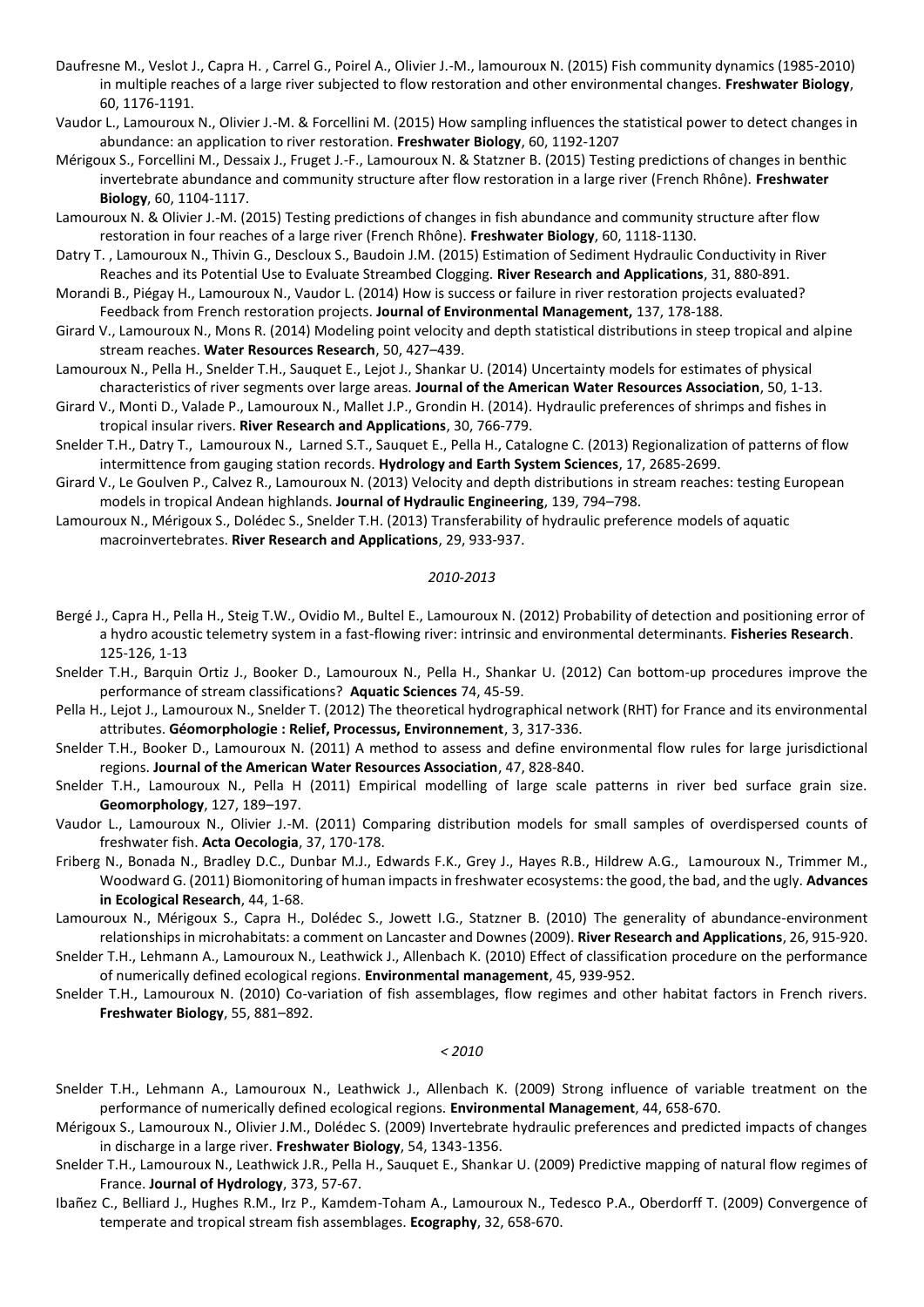- Pella H., Snelder T., Lamouroux N., Vanderbecq A., Shankar U., Rogers C. (2008) Réseau hydrographique naturel étendu (RHE) construit à partir de la BD Carthage®. **Ingéniéries**, 55, 13-26
- Snelder T.H., Pella H., Wasson J.G., Lamouroux N. (2008) Definition procedures have little effect on performance of environmental classifications of streams and rivers. **Environmental Management**. 771-788
- Blanck A., Tedesco P.A., Lamouroux N. (2007) Relationships between life-history strategies of European freshwater fish species and their habitat preferences. **Freshwater Biology**, 52, 843-859.
- Irz P., Michonneau F., Oberdorff T., Whittier T., Lamouroux N., Mouillot D., Argillier C. (2007) Fish community convergence along environmental gradients in lakes of France and Northeast U.S.A. **Global Ecology and Biogeography**, 16, 350-356.
- Blanck A., Lamouroux N. (2007) Large-scale instraspecific variation in life history traits: European freshwater fish. **Journal of Biogeography**, 34, 862-875.
- Callaghan F.M., Cooper G.G., Nikora V.I., Lamouroux N., Statzner B., Sagnes P., Radford M., Malet E, Biggs B.J.F. (2007) A submersible device for measuring drag forces on aquatic plants and other organisms. **New Zealand Journal of Marine and Freshwater Research**, 41, 119-127.
- Cooper G.G., Callaghan F.M., Nikora V.I., Lamouroux N., Statzner B., Sagnes P. (2007) Effects of flume characteristics on the assessment of drag on flexible macrophytes and a rigid cylinder. **New Zealand Journal of Marine and Freshwater Research**, 41, 129-135.
- Dolédec S., Lamouroux N., Fuchs U., Mérigoux S. (2007) Modelling the hydraulic preferences of benthic macroinvertebrates in small European streams. **Freshwater Biology**, 52, 145-164.
- Lamouroux N., Olivier J.M., Capra H., Zylberblat M., Chandesris A., Roger P. (2006) Fish community changes after minimum flow increase: testing quantitative predictions in the Rhône River at Pierre-Bénite, France. **Freshwater Biology**, 51, 1730-1743.
- Lamouroux N., Cattanéo F. (2006). Fish assemblages and stream hydraulics: consistent relations across spatial scales and regions. **River Research and Applications,** 22, 727-737.
- Statzner B., Lamouroux N., Nikora V., Sagnes P. (2006) The debate about drag and reconfiguration of freshwater macrophytes: comparing results obtained by three recently discussed approaches. **Freshwater Biology,** 51, 2173-2183.
- Lamouroux N., Jowett I.G. (2005) Generalized instream habitat models. **Canadian Journal of Fisheries and Aquatic Sciences**, 62, 7-14.
- Lamouroux N., Dolédec S., Gayraud S. (2004) Biological traits of stream macroinvertebrate assemblages: effects of microhabitat, reach and basin filters. **Journal of the North American Benthological Society**, 23, 449-466.
- Daufresne M., Roger M.C., Capra H., Lamouroux N. (2003) Long-term changes within the invertebrate and fish communities of the Upper Rhone River: effects of climatic factors. **Global Change Biology,** 10, 124-140.
- Cattanéo F., Hugueny B., Lamouroux, N. (2003) Synchrony in brown trout (Salmo trutta L.) population dynamics: a 'Moran effect' on early-life stages. **Oikos**, 100, 43-54.
- Lamouroux N., Poff N.L., Angermeier P.L. (2002) Intercontinental convergence of stream fish community traits along geomorphic and hydraulic gradients. **Ecology**, 83, 1792-1807.
- Lamouroux N., Souchon Y. (2002) Simple predictions of instream habitat model outputs for fish habitat guilds in large streams. **Freshwater Biology**, 47, 1531-1542.
- Lamouroux N., Capra H. (2002) Simple predictions of instream habitat model outputs for target fish populations. **Freshwater Biology,** 47, 1543-1556.
- Cattanéo F., Lamouroux N., Breil P., Capra H. (2002) The influence of hydrological and biotic processes on brown trout population dynamics. **Canadian Journal of Fisheries and Aquatic Sciences**, 59, 12-22.
- Souchon Y., Breil P., Andriamahefa H., Albert M.-B., Capra H., Lamouroux N. (2002) Couplage physique-biologie dans les cours d'eau : vers une hydroécologie plus quantitative. **Nature-Sciences-Société**, 10 (Suppl. 1), 26-41.
- Cattanéo F., Carrel G., Lamouroux N., Breil P. (2001) Relationships between hydrology and cyprinid reproductive success in the lower Rhône at Montélimar, France. **Archiv für Hydrobiologie**, 151, 427-450.
- Mallet J.P., Lamouroux N., Sagnes P., Persat H. (2000) Habitat preferences of European grayling in a medium-size stream, the Ain river, France**. Journal of Fish Biology**, 56, 1312-1326.
- Lamouroux N., Olivier J.M., Persat H., Pouilly M., Souchon Y., Statzner B. (1999) Predicting community characteristics from habitat conditions: fluvial fish and hydraulics. **Freshwater Biology**, 42, 275-299.
- Lamouroux N., Capra H., Pouilly M., Souchon Y. (1999) Fish habitat preferences at the local scale in large streams of southern France. **Freshwater Biology**, 42, 673-687.
- Lamouroux N., Doutriaux E., Terrier C., Zylberblat M. (1999) Modélisation des impacts de la gestion des débits réservés du Rhône sur les peuplements piscicoles. **Bulletin Français de la Pêche et de la Pisciculture**, 352, 45-61.
- Lamouroux N. (1998) Depth probability distributions in stream reaches. **Journal of Hydraulic Engineering**, 124, 224-227.
- Lamouroux N., Capra H., Pouilly M. (1998) Predicting habitat suitability for lotic fish: linking statistical hydraulic models with multivariate habitat use models. **Regulated Rivers: Research and Management**, 14, 1-11.
- Bornette G., Amoros C., Lamouroux N. (1998) Aquatic plant diversity in riverine wetlands: the role of connectivity. **Freshwater Biology**, 39, 267-283.
- Lamouroux N., Statzner B. (1997) Kostengünstige Ermittlung ökologisch begründeter Mindestwasserregelungen: Statistische Modelle zur Vorhersage physikalischer Habitatsbedigungen. **Wasserwirtschaft**, 87, 346-347.
- Lamouroux N., Souchon Y., Hérouin E. (1995) Predicting velocity frequency distributions in stream reaches. **Water Resources Research**, 31, 2367-2375.
- Lamouroux N., Pellegrin F., Nandris D., Kohler F. (1995) The coffea arabica fungal pathosystem in New-Caledonia: interactions at two different spatial scales. **Journal of Phytopathology**, 143, 403-413.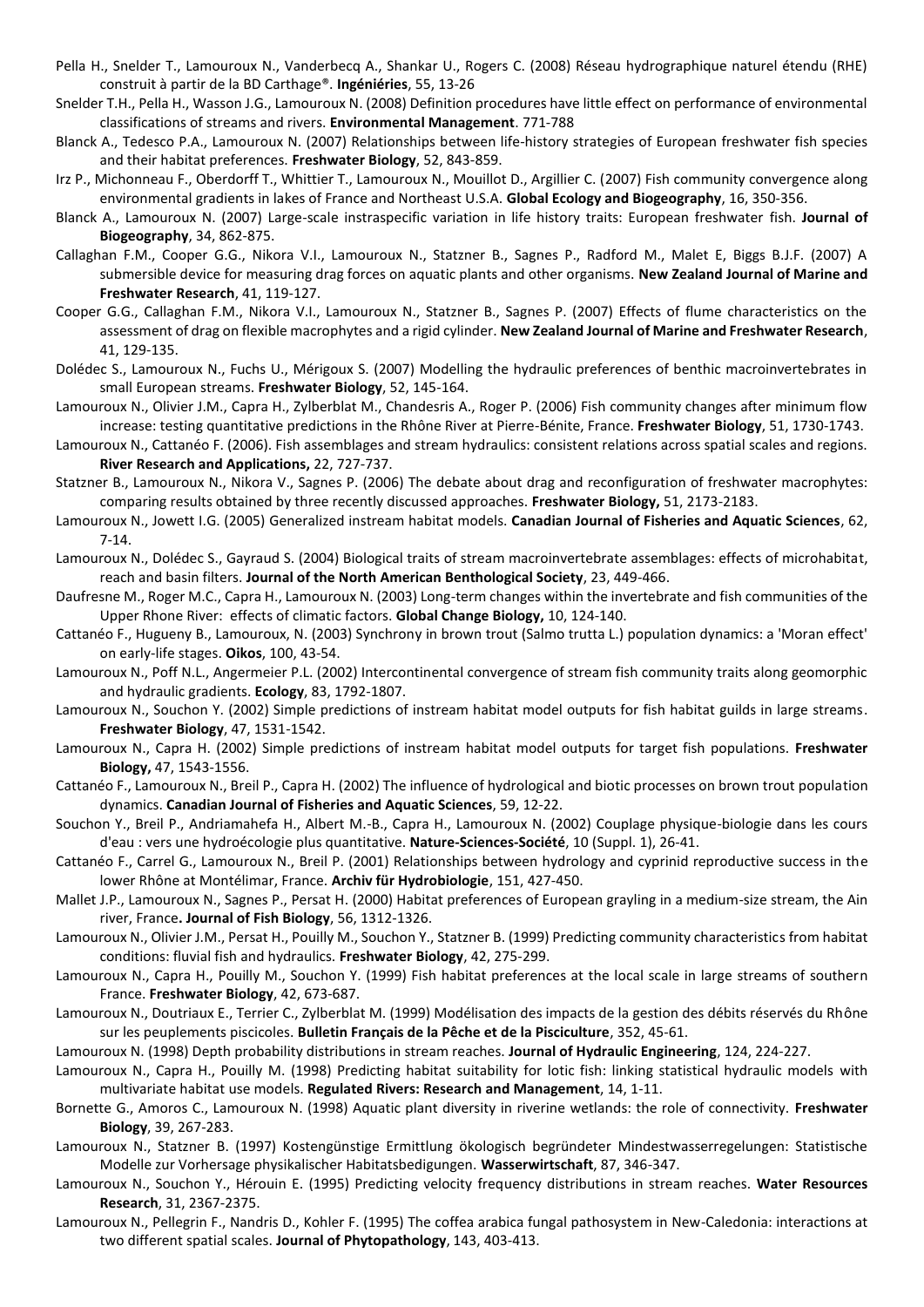- Lamouroux N. (1995) Les modèles statistiques de description de l'habitat hydraulique : des outils pour l'écologie. **Bulletin Français de la Pêche et de la Pisciculture**, 337/338/339, 157-163.
- Lamouroux N. (1993) Comment on 'The nature of the fluid boundary-layer and the selection of parameters for benthic ecology' by Carling, 1992. **Freshwater Biology**, 30, 331-332.
- Lamouroux N., Statzner B., Fuchs U., Kohmann F., Schmedtje U. (1992) An unconventional approach to modeling spatial and temporal variability of local shear stress in stream segments. **Water Resources Research**, 28, 3251-3258.

### **Book chapters (reviewed)**

- Lamouroux N., Hauer C., Stewardson M.J., Poff N.L. (2017) Physical habitat modeling and ecohydrological tools. In Horne A., Webb A., Stewardson M.J., Richter B., Acreman M. (Eds). Water for the Environment. Elsevier, Amsterdam. p. 265-285.
- Olivier J.M., Carrel G., Lamouroux N., Dole-Olivier M.-J., Malard F., Bravard J.-P., Amoros C. (2009) The Rhône river basin. In **Rivers of Europe**. Academic Press, London
- Lamouroux N., Zylberblat (2008) Quel est l'impact de l'augmentation des debits dans les vieux Rhône. In **Le Rhône en 100 questions**. Graie, Lyon. pp. 244-245.
- Lamouroux N. (2007) Hydraulic geometry of stream reaches and ecological implications. *In* **Gravel Bed Rivers 6: From Process Understanding to the Restoration of Mountain Rivers**, edited by H. Habersack, H. Piégay, M. Rinaldi. Developments in Earth Surface Processes, 11, 661-675. Elsevier

#### **Invited international conferences**

- Lamouroux N., Olivier J.-M., Castella E., Daufresne M., Forcellini M., Piégay H., Riquier J., Vaudor L. (Invited plenary conference, 2016) Testing habitat-based predictions of community responses to river flow restoration: generic lessons from a data-rich case study. 11th International Symposium on Ecohydraulics, February 7-12, Melbourne, Australia
- Lamouroux N., Akopian M., Pella H., Miguel C. (Invited conference, 2014) Impact des prélèvements d'eau souterraine sur l'écologie du réseau hydrographique de la Seine. Piren-Sein. Colloque annuel, 5-7 Février, Paris.
- Lamouroux, N. (Invited conference, 2011) Réhabilitation écologique des débits des cours d'eau : des microhabitats aux SIG pour la gestion quantitative des bassins. Communication orale, 24ème entretiens Jacques Cartier, Montréal, Canada.
- Olivier J.M., Lamouroux N., Bornette G., Castella E., Mérigoux S., Piégay H. (Invited conference, 2009) Restauration hydraulique et écologique du Rhône : problématique, méthodologie et indicateurs d'évolution post-restauration. Communication orale, Colloque « les grands fleuves vont à la mer », 22ème entretiens Jacques Cartier, Lyon, 30 nov- 1 dec.
- Piégay H. Bornette G., Girel J., Olivier J.M., Lamouroux N., Wawrzyniak V. (Invited conference, 2009) L'organisation longitudinale du corridor rhodanien : éléments pour une démarche scientifique intégrée. Communication orale, Colloque « les grands fleuves vont à la mer », 22ème entretiens Jacques Cartier, Lyon, 30 nov. 1er dec. 2009.
- Lamouroux N. (Invited plenary conference, 2008) Community responses to flow regime: empirical tests, generality and predictability. 138th Meeting of the American Fisheries Society AFS, Ottawa, Canada.
- Piégay H., Bornette G., Lamouroux N. (Invited plenary conference, 2008). Geomorphology and river restoration: feedback and outstanding issues in the hydrographic district of the Rhône River. 4th ECCR International Conférence on River Restoration, 16-21 June, San Servolo, Venice, Italy.
- Lamouroux N. (Invited conference, 2005). Hydraulic geometry of stream reaches and ecological implications. 6th International Gravel Bed Rivers Workshop, 5-9 September 2005, Lienz, Austria.
- Lamouroux N. (Invited conference, 2005). Relationships Between Traits of Stream Assemblages and Hydraulics. International Joint Assembly NABS/AGU, 22-27 May 2005, New Orleans, USA.
- Lamouroux N. (Invited conference, 2002) Similarités écologiques et similitudes physiques : modélisation et validation de lois générales pour les communautés fluviales. XII ème séminaire de la Société Française de Biologie Théorique, St Flour, France.
- Lamouroux N. (Invited conference, 2000) Models predicting ecological changes due to stream hydraulics. Validations across multiple sites. Freshwater Biological Association Annual Scientific Meeting, Birmingham, UK.
- Lamouroux N. (Invited conference, 1997) Foreign experiences of minimum flow assessment: a new approach in the Rhône river basin, France. National Meeting on Minimum Flow and Water Releases, Reggio Emilia, Italie.
- Statzner B., Lamouroux N. (Invited conference, 1997) Ein neuer Ansatz zur Ermittlung ökologisch begründeter Mindestwasserregelungen. Ermittlung ökologisch begründeter Mindestwasserregelungen, Stuttgart, Allemagne.

### **Edition**

Associate Editor: Journal of Ecohydraulics 2016-2018; KMAE > 2008

Guest Editor: Freshwater Biology 2015, Journal of Environmental Management 2017, River Research and Applications 2017, 2020 Journal of Ecohydraulics 2020.

Article reviews for:

Freshwater Biology, Ecology, Ecology Letters, Ecological Applications, Global Ecology and Biogeography, Canadian Journal of Fisheries and Aquatic Sciences, Journal of the North American Benthological Society, Water Resources Research, Journal of